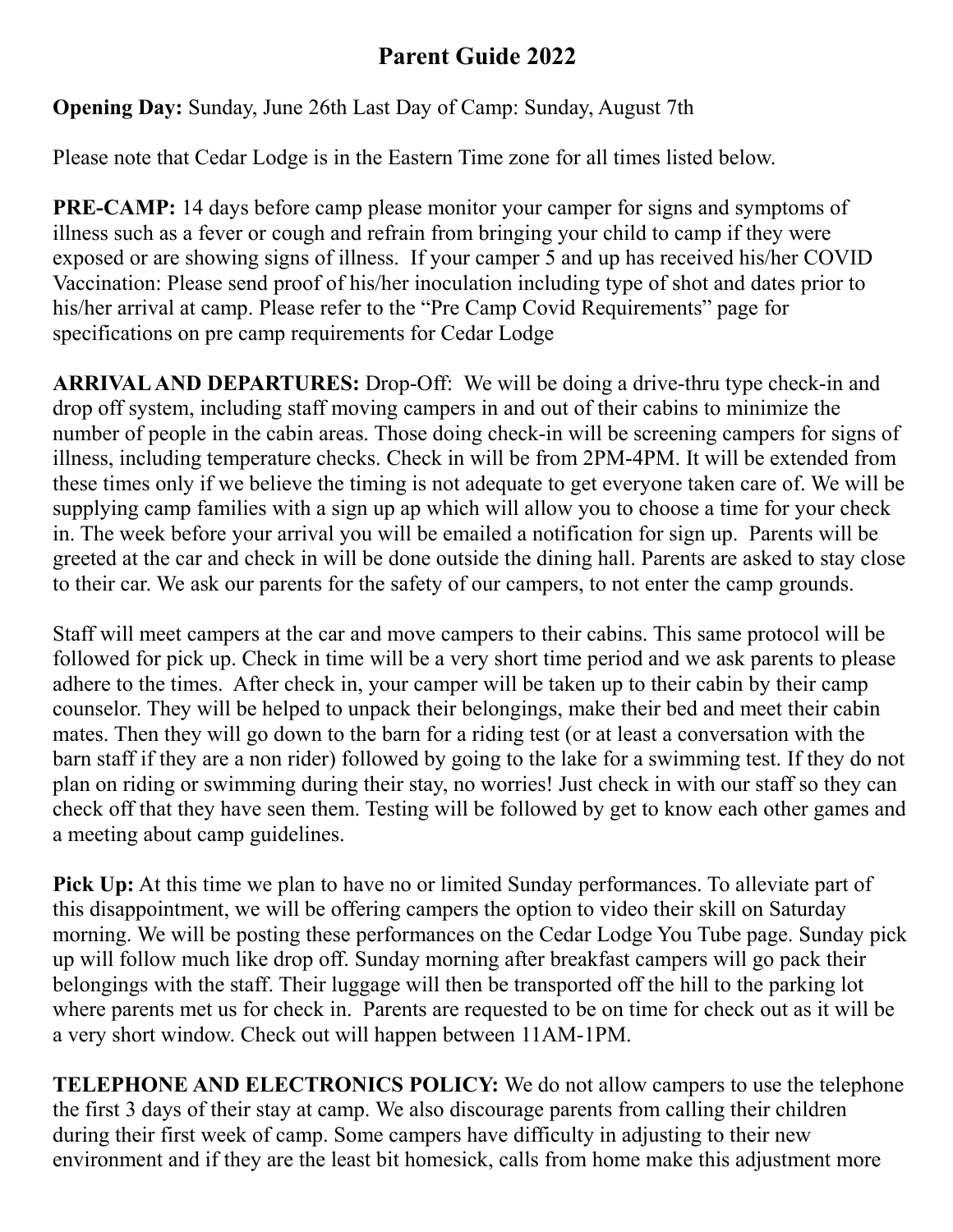difficult for them, and other campers struggling with the same issue. ONLY CALLS to parents or guardians will be allowed. There is only one telephone line into camp and social calls to friends make it impossible for incoming and outgoing calls. The best time to call your child is during meals. Meals are served at 8:30AM, 12:30PM and 6PM, (eastern-standard daylight saving time). **PLEASE DO NOT SEND CELL PHONES WITH YOUR CHILD. THIS INCLUDES APPLE WATCHES AND ANY VARIATIONS OF DEVICES THAT HAVE PHONE CAPABILITIES.** You will be asked to sign a statement when you arrive at camp stating that your child doesn't have any calling or internet/data device in their possession. Sending PlayStations, Walkmans, ipods, Palm Pilots etc. is also a bad idea. They cause disputes among the campers, and if they are broken or disappear we will not be held responsible. Please do not send any ipods, ipads, phones, or other devices that can access the internet (wireless or data).

**CANTEEN:** We suggest an allowance of \$10 per week. This covers small items like batteries, stamps and after meal treats of ice cream or candy. More advanced Arts and Crafts projects might have a small fee attached to them for materials, and camp T-Shirts, sweat shirts and other apparel are also sold in canteen. Camp T-shirts can also be bought at check in when your camper arrives or departs or purchased off our web site. In 2022 we will not be having any off ground trips that may commingle campers with outside populations. The above should be the only canteen needs of your campers.

**CLOTHING:** Campers and staff dress informally while at camp. Sport clothes, jeans, T-shirts, shorts etc. Please mark all of your child's clothing and personal items with indelible ink or name tapes. For 2022 please note that the clothing list includes a face mask/face covering. This will only be used on rare occasion or not at all, but it is still a good idea to have one in stock. FOR THOSE RIDING AND BIKING: Hard soled shoes with a heel and long pants or jeans are required for riding. All campers are required to wear a HARD HAT (ASTM/SEI Approved) while mounted on any horse. A helmet is also required for any bike riding your child may do while at camp. These helmets are not the same as a riding helmet. Campers will be assigned their own locker on the lower level of the dining hall where they will be instructed to keep their riding helmet, boots, grooming kit and other clothing they would prefer.

**VISITORS:** For 2022 we will not be allowing visitors in camp on Sundays. We will also not be allowing campers to leave during their stay. We are striving to keep as much of a closed campus as possible to assure your campers' safety. To help out with this change, we will be allowing campers that are staying for multiple weeks to have Face Time with their parents on Sunday. We will be setting up our houses for 15 minute phone calls and internet meetings with their parents. These will be scheduled in advanced. Please do not plan visits during their stay.

**LAUNDRY:** Laundry service is provided for those campers staying two weeks or longer. Laundry will be done on camp grounds by cabin groups. Be sure that their clothing is well marked. If your child is only staying one week, make certain they have ample clothing.

**MEDICAL/HEALTH FORMS:** All campers must have a physical exam within a year before attending camp. The forms required are included on the Forms page. Make certain all immunizations are up to date and a record of immunizations must be attached to the healthcare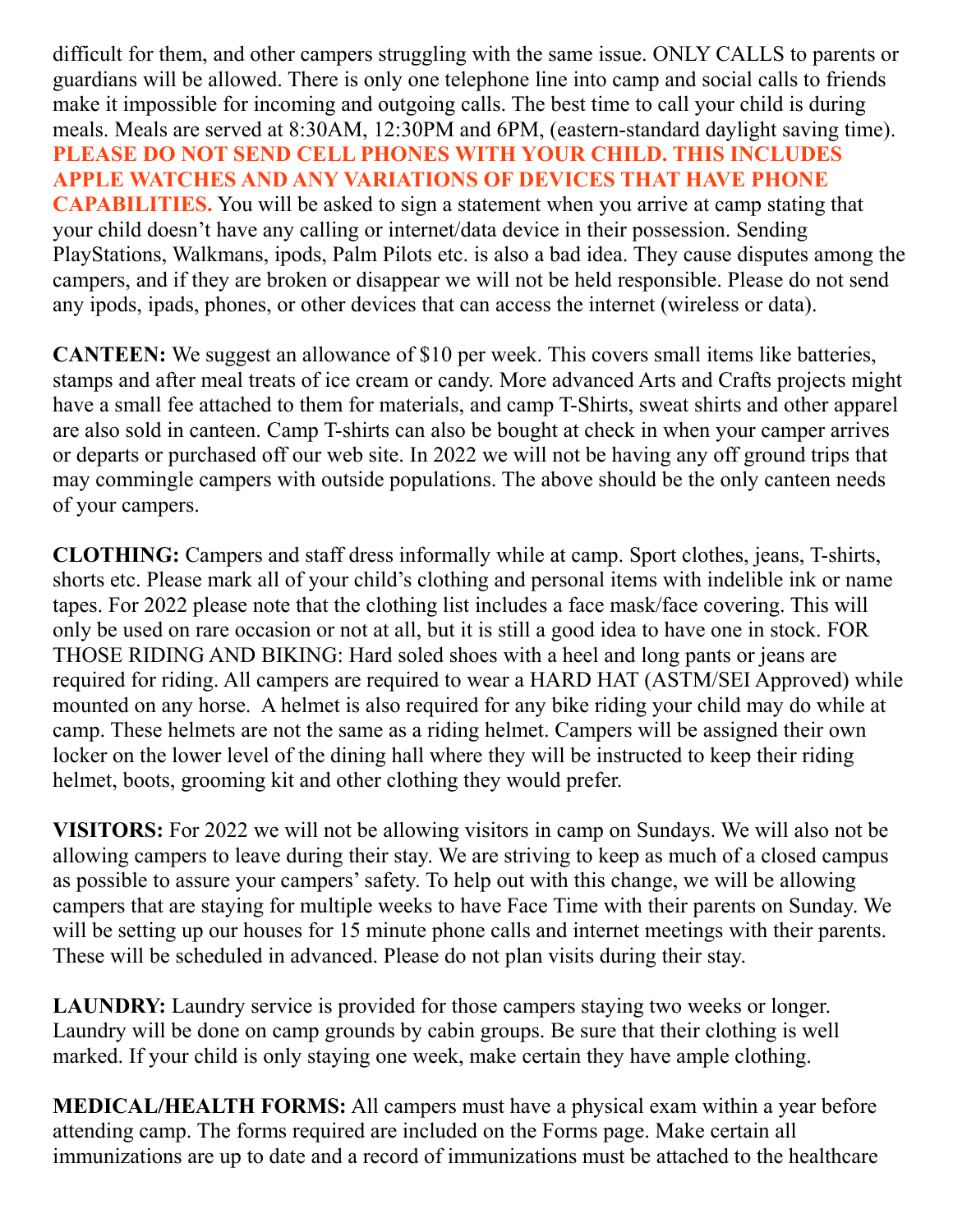forms submitted from the physician. Cedar Lodge maintains a full-time Medical Officer to take care of the daily medical needs of campers. There is no extra charge for this service. Camp families are responsible for any additional medical expense incurred by their child due to illness or accident while at camp. We request information as to your insurance carrier and policy number on the special consideration online form. The camp doctor and hospital are within 10 miles from camp. Camp also has emergency personnel on camp grounds to assist with any emergencies that may arise. Parents will be called if any medical emergency arise. DO NOT SEND ANY MEDICATIONS UNLESS THEY ARE PRESCRIBED. THESE PRESCRIBED MEDS MUST COME IN THEIR ORIGINAL BOTTLE OR CONTAINER. PLEASE NO OVER THE COUNTER MEDS.

**FOOD SERVICE:** During our 40 years of providing food service for children and adults in a camp setting, we have prided ourselves in preparing foods that are nutritious, tasteful and of a type that most children enjoy. We have always offered ample choices in all the food groups with fruit available throughout the day, and a snack before bedtime. We would appreciate it if you inform us of any special food needs that your child may have. If your child has allergies to any foods, or if they don't eat meat, please let us know on the health and special considerations forms. We want their camp stay to be a positive one, and eating food they enjoy is a big part of that experience. In 2022 campers will be sitting at meals with their cabin mates. Meals will be served on paper plates with plastic utensils. Food will be served by one kitchen attendant from camper's choice of what is being served for the day.

**HOMESICKNESS:** Every summer we have a few campers who are homesick. If their homesickness results in the camper having to leave early, we as Directors and staff feel we have in some way failed that camper. We try to do everything possible to encourage the homesick camper to get involved, keep busy and fight their way through their homesickness. Calling home has always been the last resort and we discourage the use of the telephone. All ages of campers are prone to homesickness and sometimes personal disappointment can trigger a feeling of wanting to go home. Most campers, after their settling-in period of 2 to 3 days, adjust to their new environment and get busy with the job of having a good time. As a Camp Director of many years, my advice to camp parents would be: if you get a call from your child telling you how miserable they are, don't panic and rush to find your car keys. Give your camper a few days to settle-in. We ask parents to weigh this information when they decide whether to sign up for a face to face internet visit on Sunday. The question of whether seeing you will make your camper happy and more assured, or whether it may increase homesickness is different for every camper and family.

**CARE PACKAGES:** We strongly discourage parents and grandparents from sending food items through the mail. Cedar Lodge is joining the ranks of KEEPING OUR CHILDREN FIT AND HEALTHY and limiting the amount of sugar in their diet. Food items also attract little creatures such as ants, mice and chipmunks who invade the cabins to share in all the goodies. Our menus offer enough sweets to keep our campers satisfied. Any care packages that do arrive will be encouraged to be shared with the camper's cabin mates.

**HOW WE WILL DEAL WITH COVID:** During camp: CDC guidelines will be followed to the best of our ability, including daily sanitation of high risk areas (cabins, bathrooms, dining area).